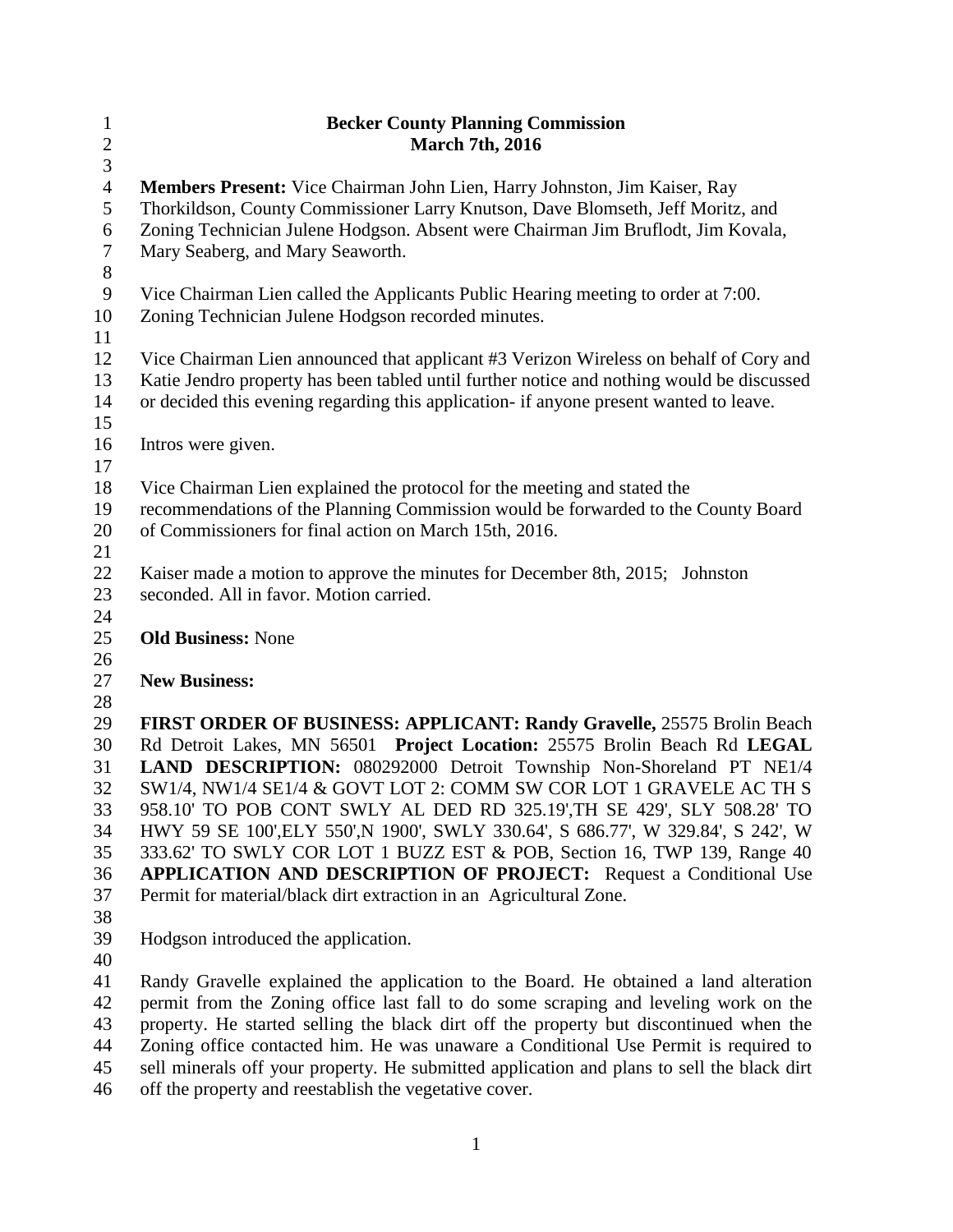- 
- No one spoke for or against the application. There was no written correspondence either for or against the proposal. At this time, testimony was closed.
- 
- Blomseth noted the plan followed the criteria of the Ordinance and the request is small
- and of temporary nature. It was the concensus of the Board that the request meets the criteria of the Ordinance.
- 
- 
- There was no further discussion by the Commission.
- **MOTION: Blomseth made a motion to approve a Conditional Use Permit as**
- **submitted to allow the sale and extraction of material/black dirt on the above**
- **property due to the request meets the criteria of the Ordinance and would not be**
- **detrimental to the surrounding area. Knutson seconded. All in favor. Motion carried.**
- 
- **SECOND ORDER OF BUSINESS: APPLICANT: Cornerstone Land Company,**  421 W Main St Detroit Lakes, MN 56501 **Project Location:** North Fox Lake land **LEGAL LAND DESCRIPTION:** 190092002 Lake View Township Non-Shoreland PT GOVT LOT 9, 10: BEG NE COR SEC 7, W 2636.94', S 874.78', E 561.56', N 246.87', E 2085.81', N 643.19' TO POB. LESS .75 AC IN NE COR., Section 07, TWP 138, Range 41 **APPLICATION AND DESCRIPTION OF PROJECT:** Request a Zone Change from Agricultural to Residential for 3.18 acres in the S/W corner of the property with the remainder of the property to remain zoned Agricultural. Eventual request of subdivision will be submitted to the City of Detroit Lakes for review.
- 
- Hodgson introduced the application.
- 

 Scott Walz from Meadowland on behalf of Cornerstone Land Company explained the application to the Board. The applicants propose to rezone 3.18 acres to residential from agricultural and the remainder of the parcel would stay zoned agricultural because it is currently in a CRP program. Due to the location of the property, any subdivision proposal would be reviewed by the City of Detroit Lakes. The future request may be for one acre parcels which are a reasonable size for property owners to maintain and construct on.

 There was no one present that spoke for the application. Speaking against the application were Kenneth Shroyer, Bryan Olson, David Bellware, Jack Misson, Tera Guetter and Matt Casey. Some concerns included: Soils are more sandy and tend to create a lot of weeds, current owners have not been good stewards of taking care of weed control or mowing. Neighboring property owners want larger lots created they fear one acre parcels are too small to accommodate three separate wells and three separate septics given the bad soils and topography- fear of contaminents running toward lake. Changing the zone could potentially allow smaller lots and they want that avoided. Fear of runnoff to the lake. Although lake quality has improved, less density would be better and maybe the suggestion should be made to cluster any proposed septics or wells. Letters were read to the Board against the application from Stephen Corbin and Matt Casey. The letters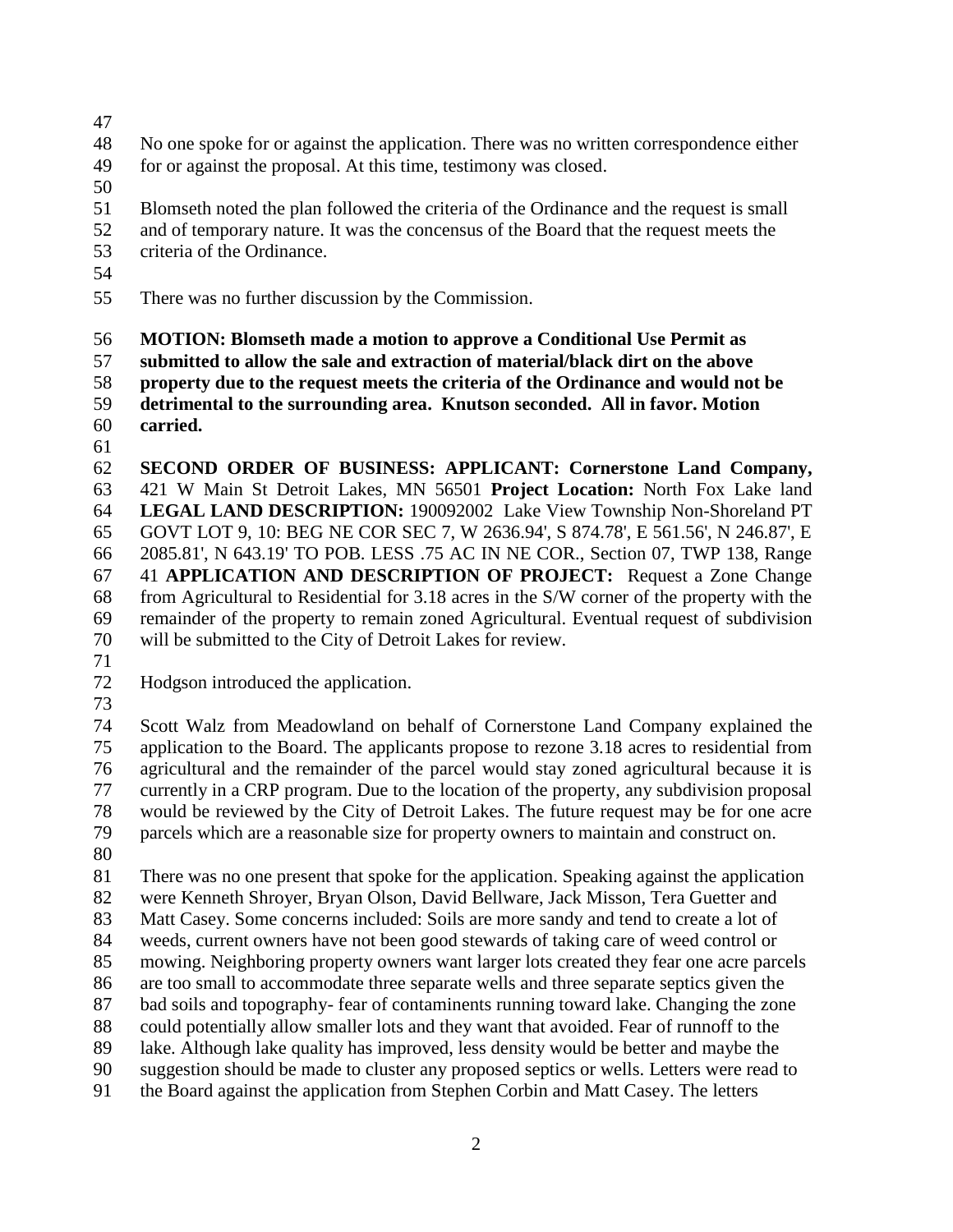outlined some of the same concerns- opposed to smaller sized parcels. At this time,

- testimony was closed.
- 
- Vice Chairman Lien opened the matter for disussion by the Board.
- 

 Johnston wanted it noted and made very clear the only thing the Planning Commission members are dealing with is the request for a zone change for 3.18 acres and although there are people voicing concerns, any subdivision concerns/requests will be going through the City of Detroit Lakes, not this Board. Lien noted that any septic system and/or drainage questions should be addressed during any application into the City Zoning Office and during any procedure for subdivision. Johnston further stated that there were already residential lots in the area and this would be residential in nature. Knutson asked how far the parcel is from the lake to which Walz answered one point is 880'+ and the other side is over 1000'. Thorkildson stated he appreciates the concerns but sees no problem with the request that is in front of this Board and the request meets the criteria of the Ordinance.

 **MOTION: Thorkildson made a motion to approve a Zone Change from Agricultural to Residential for 3.18 acres in the S/W corner of the property with the remainder of the property to remain zoned Agricultural due to the request meets the criteria of the Ordinance and would not be detrimental to the surrounding area. Blomseth seconded. All in favor. Motion carried.** 

 **THIRD ORDER OF BUSINESS: APPLICANT: Verizon Wireless Tower on behalf of Cory & Katie Jendro, property owners,** 132 S Delphia Ave Park Ridge, IL 60068 **Project Location:** 48004 St Hwy 113 **LEGAL LAND DESCRIPTION:** 120040001 Forest Township Non-Shoreland Pt SE 1/4 NE 1/4 N of Hwy 113, Section 05, TWP 142, Range 37 **APPLICATION AND DESCRIPTION OF PROJECT:** Request a Conditional Use Permit for a 310' communication tower to include fence, equipment

platform with cabinets, transformer and equipment for essential services in an

- Agricultural Zone.
- 

# **\*\*The Application has been tabled until further notice at the**

- **request of the applicant. There will be re-notification when it is**
- **requested to be placed on a future agenda.**
- 
- 
- 
- 
- 
- 
- 
-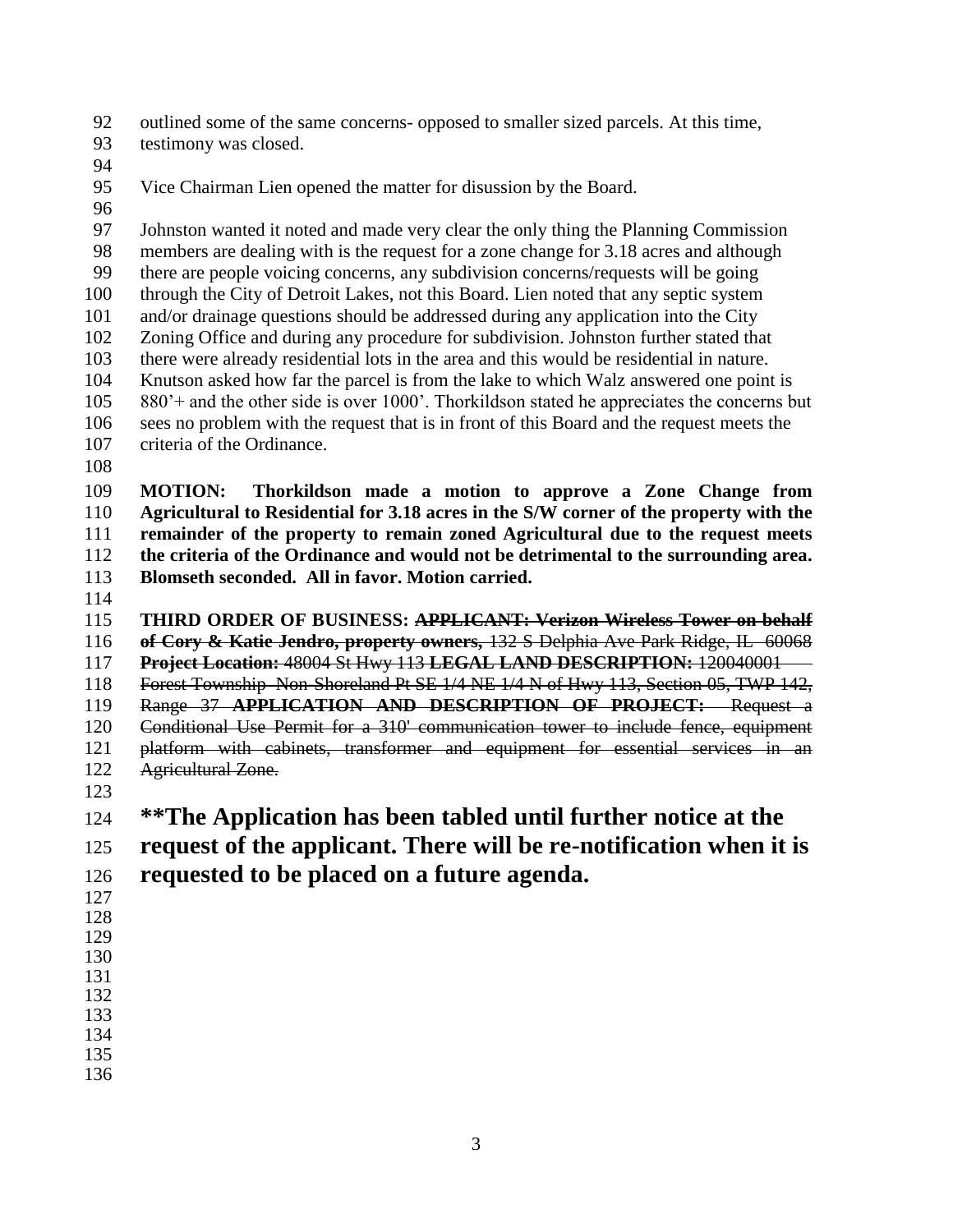#### **Chairman Lien closed the Applicants Public Hearing agenda and opened the Notice of Intent to Amend an Ordinance agenda.**

- 
- 139<br>140 The general purpose and subject matter of Zoning Ordinance Sections is as follows:
- Each section was introduced by Hodgson, the Board discussed and motions were made.
- 

- 1. To Amend Chapter 3, Section 1,
- Subject Matter: Nonconformities of certain classes of property.
- The addition of this section is to bring the Ordinance in compliance with MN State Statute 394.36.
- 2. To Amend Chapter 3, Section 8 Paragraph C
- Subject Matter: Remove this paragraph to be in compliance with the addition of Chapter 3, Section 1.1.
- 3. To Amend Chapter 3, Section 5
- Subject Matter: Amend this paragraph to be in compliance with the addition of Chapter 3, Section 1.1.
- 
- **RECOMMENDATIONS:**
- 
- **Chapter 3, Section 1 and Section 5**
- 

#### **Section 1, Non-Conforming Structures and Uses Allowed to Continue**

- Non-conforming uses and non-conforming structures are uses and structures lawfully in existence prior to the adoption of this Ordinance that do not meet the requirements of this Ordinance for the zoning district in which they are located. Non-conforming uses and structures shall be allowed to continue if they comply with the provisions in this Chapter.
- 
- **A. Exemption.** Structures found to be non-conforming only because of height, yard or area requirements shall be exempt from the provisions of this Chapter.
- **B. Conformity encouraged.** All non-conforming uses and non-conforming structures are encouraged to convert to conformity whenever possible.
- **C. Change of title no effect.** Change of title or change of right to possession shall not affect the allowed continuation of a non-conforming use.

**Section 8 C. In shoreland areas.** In shoreland areas, the lot shall be in separate

 ownership from contiguous lands and all sanitary and dimensional requirements of the 173 Ordinance are complied with insofar as practical.

 1. **Same ownership requires combination of lots.** If, in a group of two or more contiguous lots under the same ownership, any individual lot that is not a buildable lot shall not be considered as a separate parcel of land for the purposes of sale or development, the lot shall be combined with the one or more contiguous 178 lots so they equal one or more parcels of land, each meeting the requirements for building. When adjacent substandard parcels are in the same ownership, they shall 180 be joined into one parcel and shall no longer be allowed as individual building 181 sites.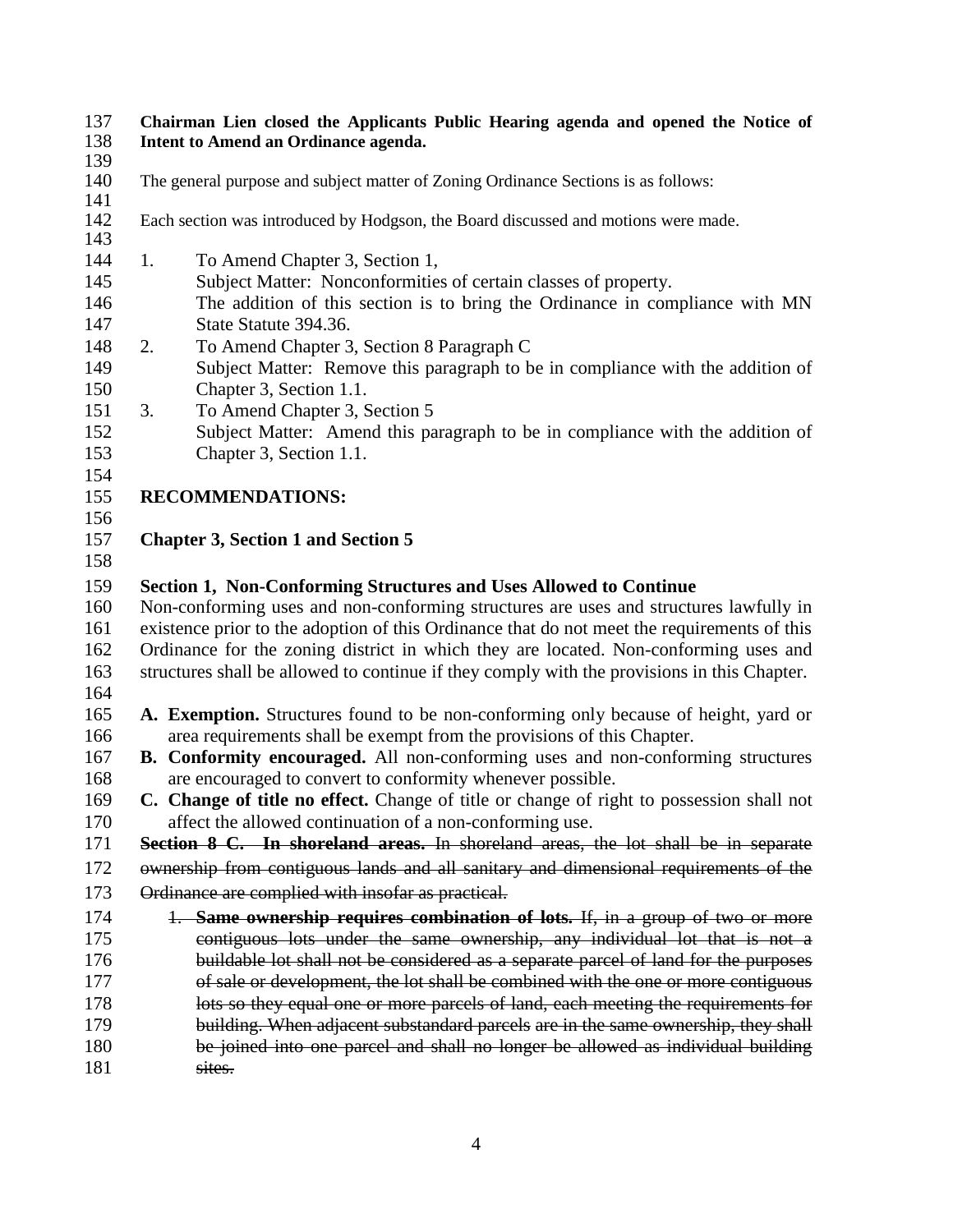| 182 | Section 1.218 C, Existing nonconforming lots in shoreland areas. A. This subdivision        |
|-----|---------------------------------------------------------------------------------------------|
| 183 | applies to shoreland lots of record in the office of the county recorder on the date of     |
| 184 | adoption of local shoreland controls that do not meet the requirements for lot size or lot  |
| 185 | width. The county shall regulate the use of nonconforming lots of record and the repair,    |
| 186 | replacement, maintenance, improvement, or expansion of nonconforming uses and               |
| 187 | structures in shoreland areas according to this subdivision.                                |
| 188 | A nonconforming single lot of record located within a shoreland area may be<br>BA.          |
| 189 | allowed as a building site without variances from lot size requirements, provided that:     |
| 190 | 1. all structure and septic system setback distance requirements can be met;                |
| 191 |                                                                                             |
| 192 | 2. a Type 1 sewage treatment system consistent with Minnesota Rules, chapter 7080,          |
| 193 | or successor rules, can be installed or the lot is connected to a public sewer; and         |
| 194 | 3. the impervious surface coverage does not exceed 25 percent of the lot.                   |
| 195 | In a group of two or more contiguous lots of record under a common ownership,<br>EB.        |
| 196 | an individual lot must be considered as a separate parcel of land for the purpose of        |
| 197 | sale or development, if it meets the following requirements:                                |
| 198 | 1. the lot must be at least 66 percent of the dimensional standard for lot width and lot    |
| 199 | size for the shoreland classification;                                                      |
| 200 | 2. the lot must be connected to a public sewer, if available, or must be suitable for       |
| 201 | the installation of a Type 1 sewage treatment system consistent with Minnesota              |
| 202 | Rules, chapter 7080, or successor rules, and local government controls;                     |
| 203 | 3. impervious surface coverage must not exceed 25 percent of each lot; and                  |
| 204 | development of the lot must be consistent with an adopted comprehensive plan.<br>4.         |
| 205 | A lot subject to paragraph (c) not meeting the requirements of paragraph (c) must<br>DC.    |
| 206 | be combined with the one or more contiguous lots so they equal one or more                  |
| 207 | conforming lots as much as possible.                                                        |
| 208 | Notwithstanding paragraph (c), contiguous nonconforming lots of record in<br>ED.            |
| 209 | shoreland areas under a common ownership must be able to be sold or purchased               |
| 210 | individually if each lot contained a habitable residential dwelling at the time the lots    |
| 211 | came under common ownership and the lots are suitable for, or served by, a sewage           |
| 212 | treatment system consistent with the requirements of section 115.55, or successor           |
| 213 | rules, and Minnesota Rules, chapter 7080, or successor rules, or connected to a public      |
| 214 | sewer.                                                                                      |
| 215 | FE. In evaluating all variances, zoning and building permit applications, or conditional    |
| 216 | use requests, the County zoning authority shall require the property owner to address,      |
| 217 | when appropriate, storm water runoff management, reducing impervious surfaces,              |
| 218 | increasing setback, restoration of wetlands, vegetative buffers, sewage treatment and       |
| 219 | water supply capabilities, and other conservation-designed actions.                         |
| 220 | A portion of a conforming lot may be separated from an existing parcel as long as<br>GF.    |
| 221 | the remainder of the existing parcel meets the lot size and sewage system                   |
| 222 | requirements of the zoning district for a new lot and the newly created parcel is           |
| 223 | combined with an adjacent parcel.                                                           |
| 224 |                                                                                             |
| 225 | <b>Section 5 Restoration.</b> Unless exempted by Section 1.1, nNo No building that has been |

damaged by fire, explosion, act of God or the public enemy to the extent of more than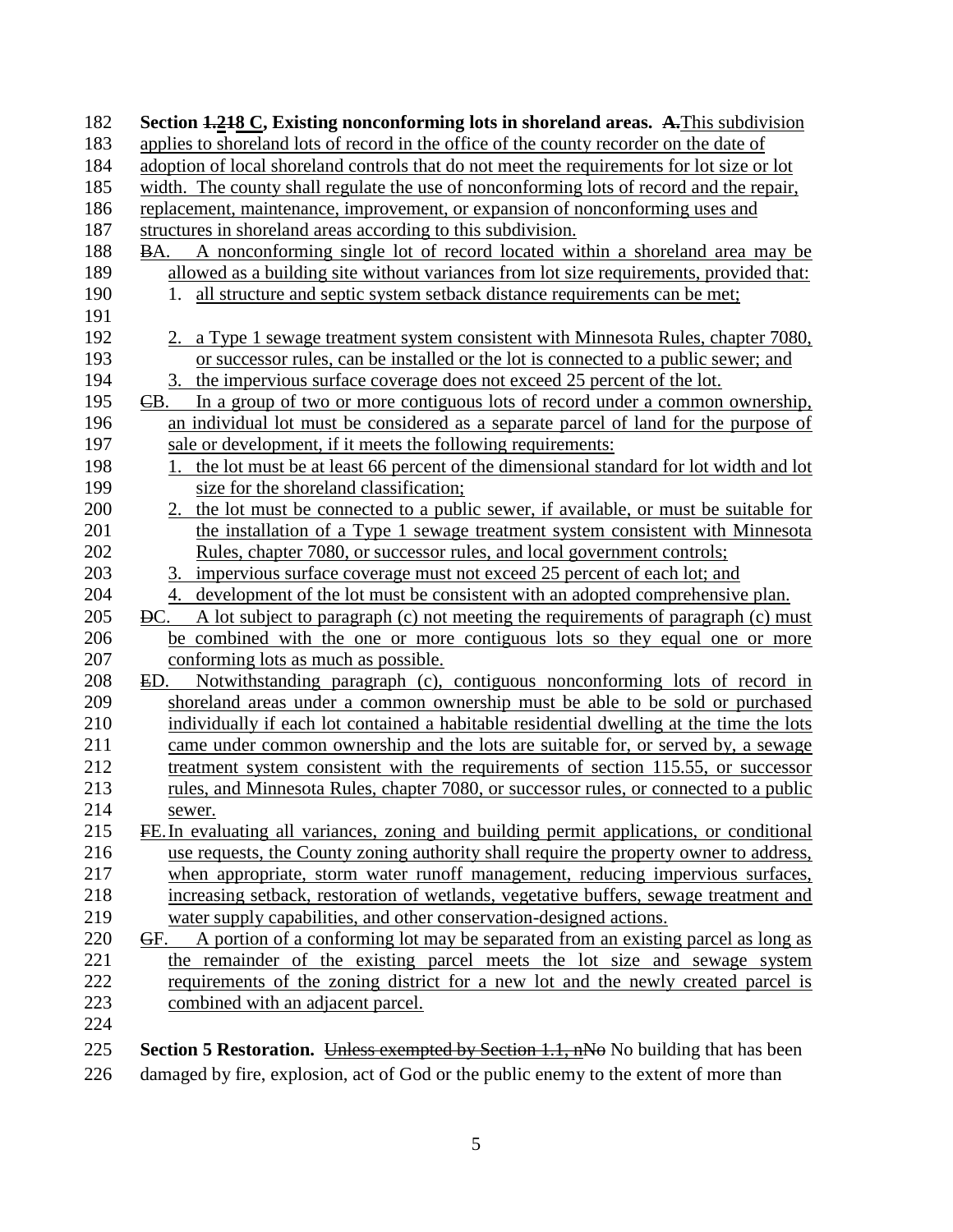- fifty percent (50%) of its market value shall be restored except in conformity with this Ordinance.
- 
- Discussion was held and Number One, Number Two and Number Three amendments
- were recommended for approval with no concerns.
- 

## **MOTION:**

- **Number One and Number Two: Kaiser made a motion to approve as submitted. Thorkildson second. All in favor. Motion carried.**
- **Number Three: Johnston made a motion to approve as submitted. Knutson second. All in favor. Motion carried.**
- 
- 4. To Amend Chapter 10, Definitions
- Subject Matter: Amend Definitions by adding a definition for Buffer; Buffer, Natural; Expansions of non-conforming structures; and Habitable Residential Dwelling.
- **RECOMMENDATIONS:**
- 

### **Chapter 10, Definitions.**

 **Buffer:** An area of land consisting of established perennial vegetation, excluding invasive plants and noxious weeds, designed to intercept stormwater runoff, stabilize of soils, shores, and banks..

 **Buffer, Natural:** An unmown, undisturbed natural or enhanced native perennial vegetation area, excluding invasive plants and noxious weeds, that is managed to stabilize and maintain the integrity of upland, shorelines, and stream channels, to reduce the impact of upland sources of water pollution by trapping, filtering, and converting sediments, nutrients, and other chemicals, and to supply food, cover, and thermal protection to fish and other wildlife.

 **Expansions of non-conforming structures:** Enlargement or any increase in a dimension, size, or area resulting in an increase in the livable area, any placement of a structure or part thereof where none existed before. Changes in roof pitch or structure height are not expansions as long as they do not increase livable space.

- 
- **Habitable Residential Dwelling.** A structure having floorspace equipped with cooking/kitchen facilities, water supply and/or sanitary disposal facilities, sleeping accomidations with any other amenities capable of providing independent human habitation.
- 

 Discussion was held and Number Four amendment was recommended for approval with no concerns.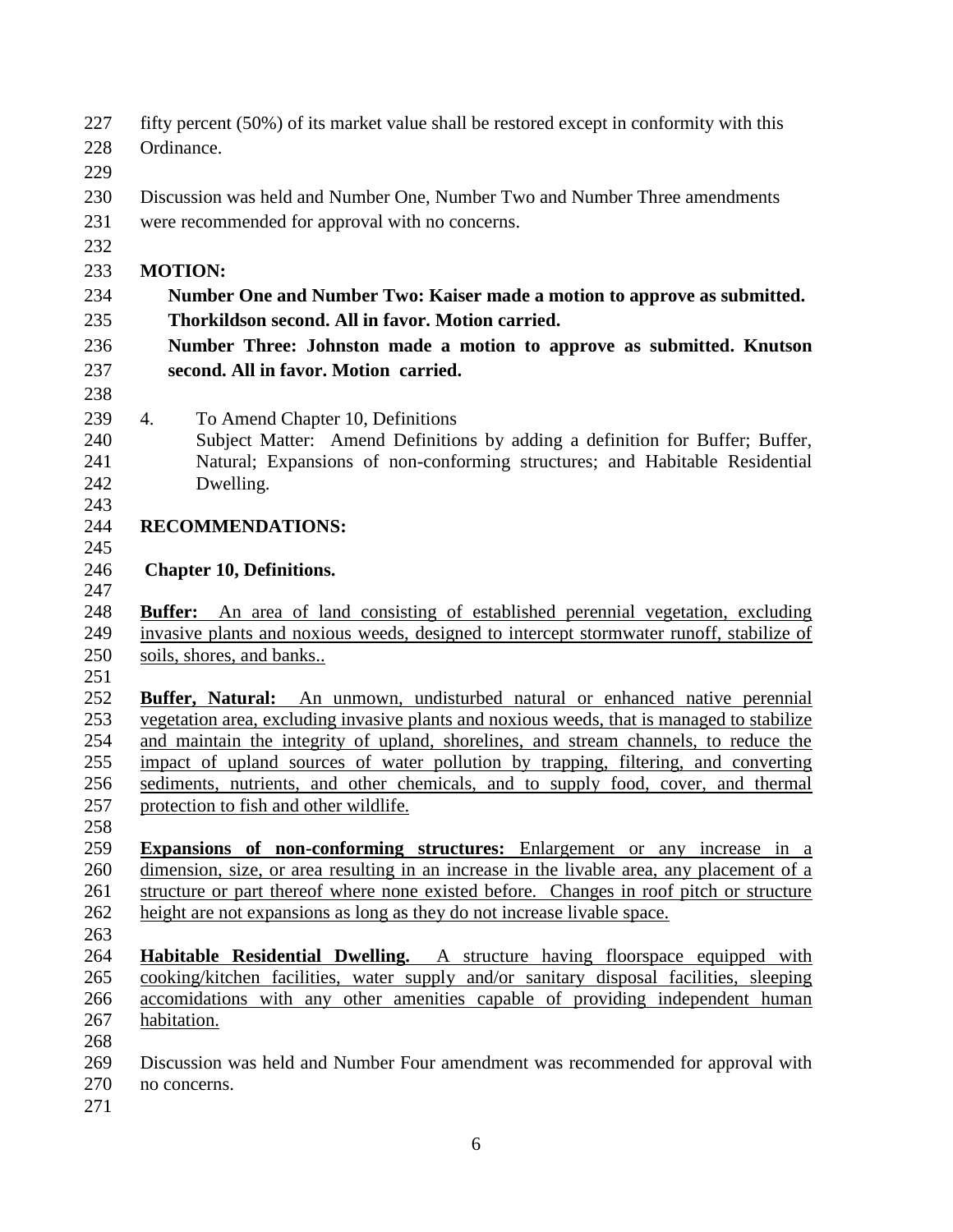#### **MOTION: Blomseth made a motion to approve as submitted. Moritz second. All in favor. Motion carried.**

- 
- 5. To Amend Chapter 7, Section 22, Paragraph C
- Subject Matter: Remove the dollar amount of the license and bond and replace with phrase 'amount set by the County Board of Commissioners.

## **RECOMMENDATIONS:**

# **Chapter 7, Section 22 C Mass Gathering – Fees**

 **C. Fees.** The application shall be accompanied by a license fee in the amount of \$500.00 284 and, to gether with a bond in penal sum of \$25,000.00 in an amount set by the County Board of Commissioners with sureties to be approved by the County of Becker conditioned that the licenses (a) carries out all of the plans and keeps and performs all of the conditions of the application and license, (b) maintain order on the premises, (c) leave the premises in neat and respectable condition, (d) pay, when due, to the person or persons entitled thereto, all debts and obligations incurred in promoting, advertising, and conducting and operating the assembly, and (e) indemnify and hold harmless the County of Becker, its officers, agents, and employees, from any liability or causes of action arising in any way from the conduct of the assembly, The bond shall run for a period of one (1) year. If the applicant has made application for a like assembly at the same location for four (4) consecutive years immediately preceding the application under consideration, the Becker County Board of Commissioners may, in its sole discretion, waive the license fee and/or the bond referred to above.

 Discussion was held and Number Five amendment was recommended for approval with no concerns.

### **MOTION: Moritz made a motion to approve as submitted. Kaiser second. All in favor. Motion carried.**

- 
- 6. To Amend Chapter 7, Section 6, Paragraph B
- Subject Matter: Add additional conditions that must be followed in order for extraction sites to be exempt from a conditional use permit.

# **RECOMMENDATIONS:**

# **Chapter 7, Section 6 Extraction of Materials and Minerals**

- The following regulations shall apply to the extraction of materials and minerals in any land use district.
- 
- **A. Conditional use permit required.** No person shall extract any sand, gravel, stone, coal, clay, peat, subsoil, topsoil or mineral from the land for sale without first obtaining a conditional use permit.
-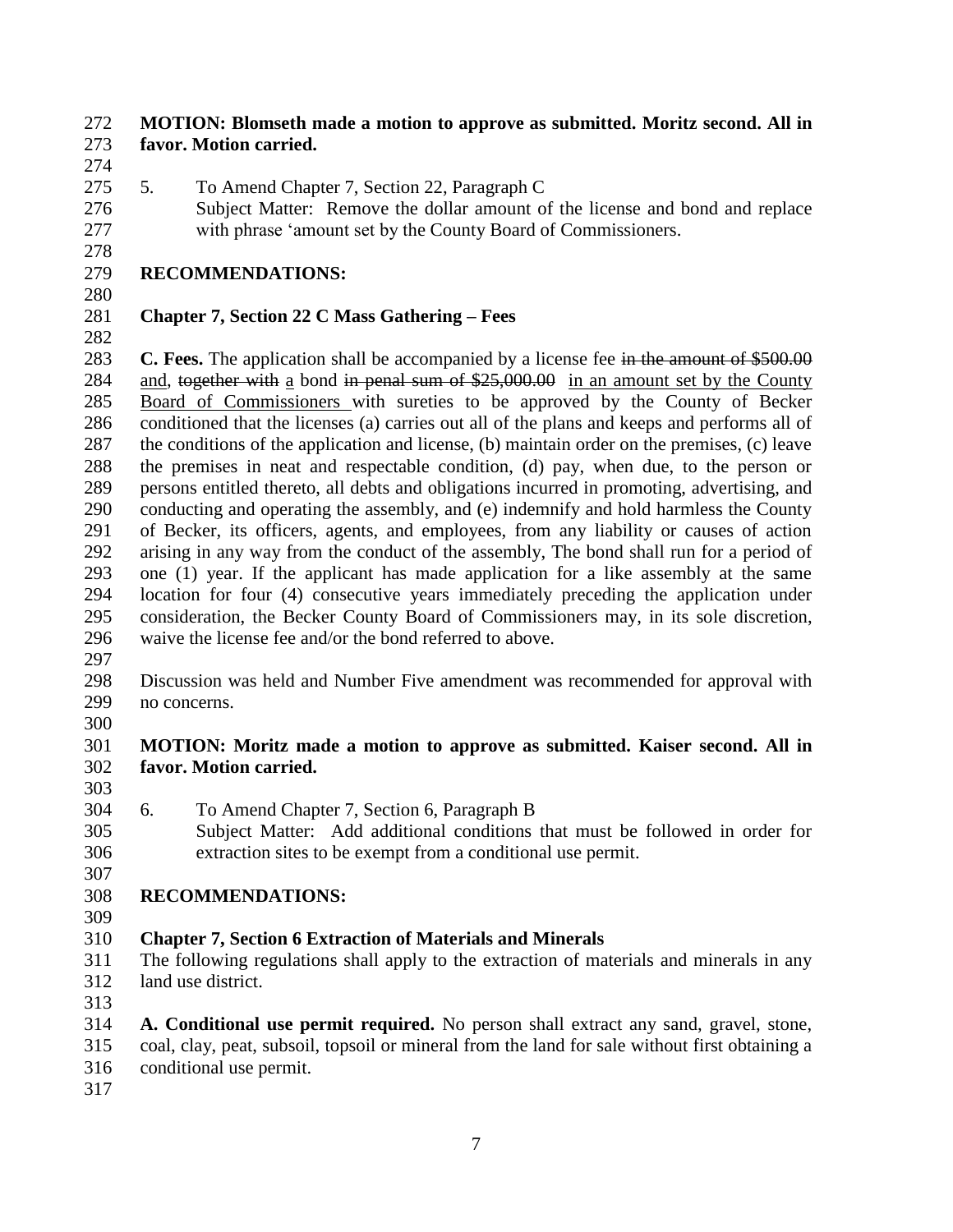**B. Exemption for public roadway projects.** Extraction sites to be used for public roadway projects are exempt from provisions of this section with the following conditions:

- 
- 1. Land alteration permit required. Any operator who has a public roadway construction contract shall be granted a land alteration permit provided the following conditions are met:
- a. The operator shall provide evidence that the operator has been awarded a contract for public roadway construction. The contract shall state that the operator shall reclaim the nonmetallic mining site according to the most recent edition of the Minnesota Department of Transportation Standards Specifications for Construction, with the additional requirements of any applicable sections of this Ordinance.
- b. The operator shall provide a copy of the contracting agency's Completion Certificate upon completion of the project.
- c. All other provisions of the Becker County Zoning Ordinance shall apply.
- 2. A rock crusher or asphalt plant shall not be located on the parcel.
- 3. No materials shall be extracted below the ground water.
- 4. No more than 2.5 acres of the site shall be disturbed, this includes mining areas and areas where materials are stockpiled.
- 5. The site is to be reclaimed within twelve (12) months of the stoppage of operations.
- 6. An annual renewal of a land alteration permit shall be required by the permittee.
- 

 Discussion was held regarding the additions. Comments included: this is for temporary use and would be for barrow pits for road exemptions, Misuse has occurred in the past with properties extraction exceeding what should be allowed and restoration is not being completed. When proposing the road work, it is known the area that crews will be working in and the applicant should know if this will be a temporary extraction site or something more permanent that will require an asphalt plant and/or crusher. The #2 sentence was discussed with the idea of the language reading: A temporary rock crusher or asphalt plant may be located on the parcel during the contract duration. Thorkildson agreed that the language needs to be added to but he felt the proposal should go forward as originally worded. Blomseth agreed that if the road order entailed something more permanent, then a Conditional Use Permit should be applied for. The Board concurred that the language should go forward as originally agreed and if any further changes are made it should be at the County Board level.

#### **MOTION: Thorkildson made a motion to approve as submitted. Blomseth second. All in favor. Motion carried.**

- 
- 7. Purpose: To Amend Chapter 7, Section 6, Paragraph E

Subject Matter: To make existing language consistent within the paragraph.

#### **Chapter 7, Section 6**

 **E. Bond may be required.** Bond may shall be required by the Board of County Commissioners in such form and sum as the Board shall determine, with sufficient surety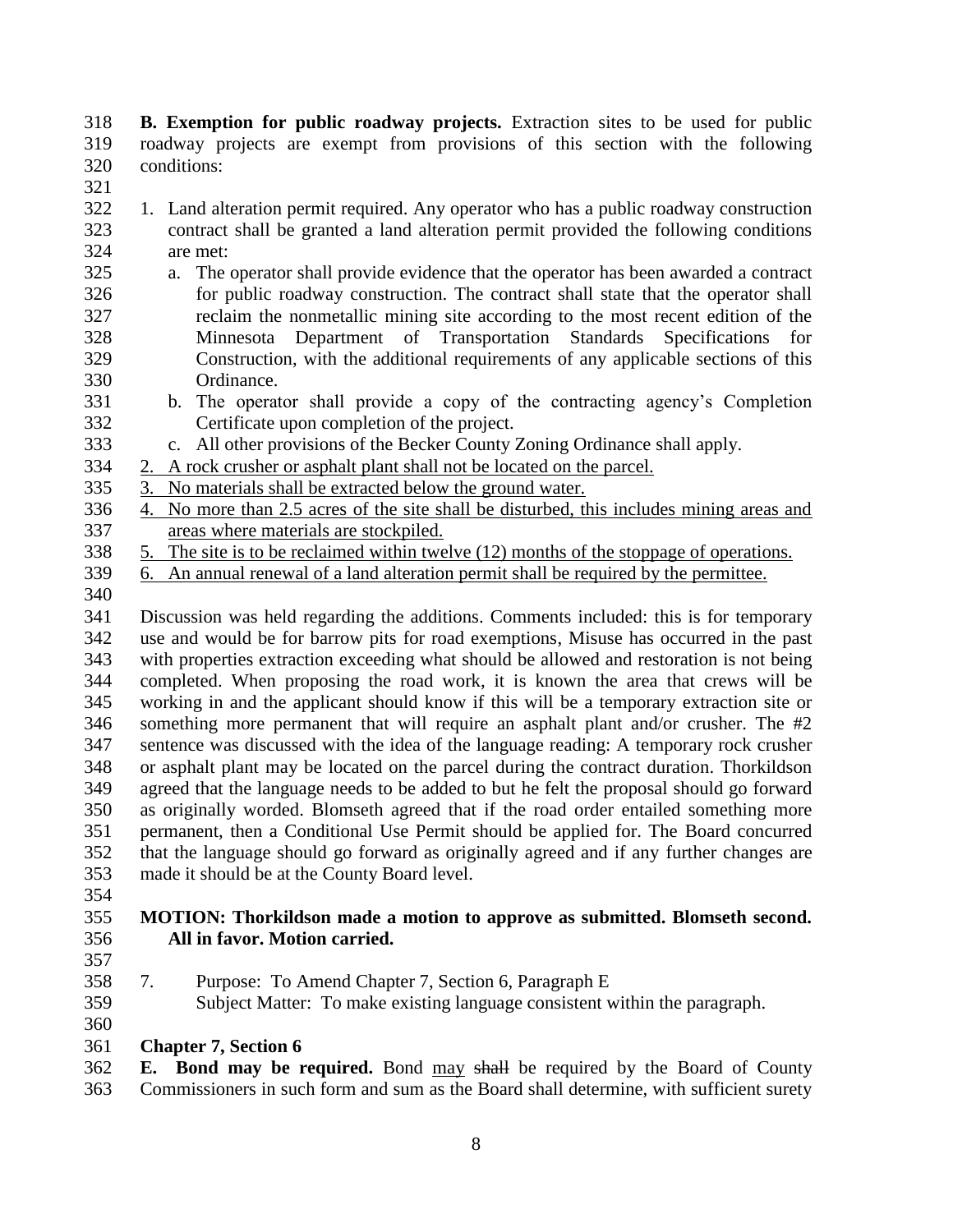running to the County, conditioned to pay the County the extraordinary cost and expense of repairing, from time to time, any highways, streets or other public ways where repair work is made necessary by the special burden resulting from hauling and travel, in removing materials from any extractive process, the amount of cost and expense to be determined by the County Engineer; and conditioned further to comply with all the requirements of this Subdivision and the particular permit, and to pay any expense the County may incur by reason of doing anything required to be done by any applicant to whom a permit is issued.

 Discussion was held and Number Seven amendment was recommended for approval with no concerns.

#### **MOTION: Kaiser made a motion to approve as submitted. Moritz second. All in favor. Motion carried.**

- 8. Purpose: To Amend Chapter 3, Section 8, Paragraph B Subject Matter: Amend setback average plus twenty (20) feet to setback average plus ten (10) feet.
- 9. Purpose: To Amend Chapter 5, Section 2, Paragraph C Subject Matter: Amend setback average plus twenty (20) feet to setback average plus ten (10) feet.
- 

#### **Chapter 3, Section 8 and Chapter 5, Section 2C. NOTE - graphics will need to be edited**

- **B. Setback averaging.** Setback averaging is the horizontal distance of a proposed structure obtained by adding the horizontal distance, as measured from the ordinary high water mark of the lake, of the like structures on the adjacent lots and dividing that sum by two (2).
- 1. If structures exist on the adjoining lots on both sides of a proposed building site, the required setbacks shall be that of the average horizontal distance of the like structures plus twenty ten (1020) feet, not to exceed the required lake setback. (Example: deck to deck, house to house)
- 2. If a building on one side of a lot does not comply with the setback requirements of this ordinance and if the lot on the other side is vacant, or if the structure exceeds the required setback, the setback for the lot shall be equal to one half (1/2) the sum of the horizontal distance as measured from the ordinary high water mark of the lake to the like structure and the setback required by this ordinance plus 404 twenty ten (2010) feet, not to exceed the required lake setback.
- 3. Notwithstanding the above, a building site shall not be located in whole or in part within a shore impact zone or a bluff impact zone.
-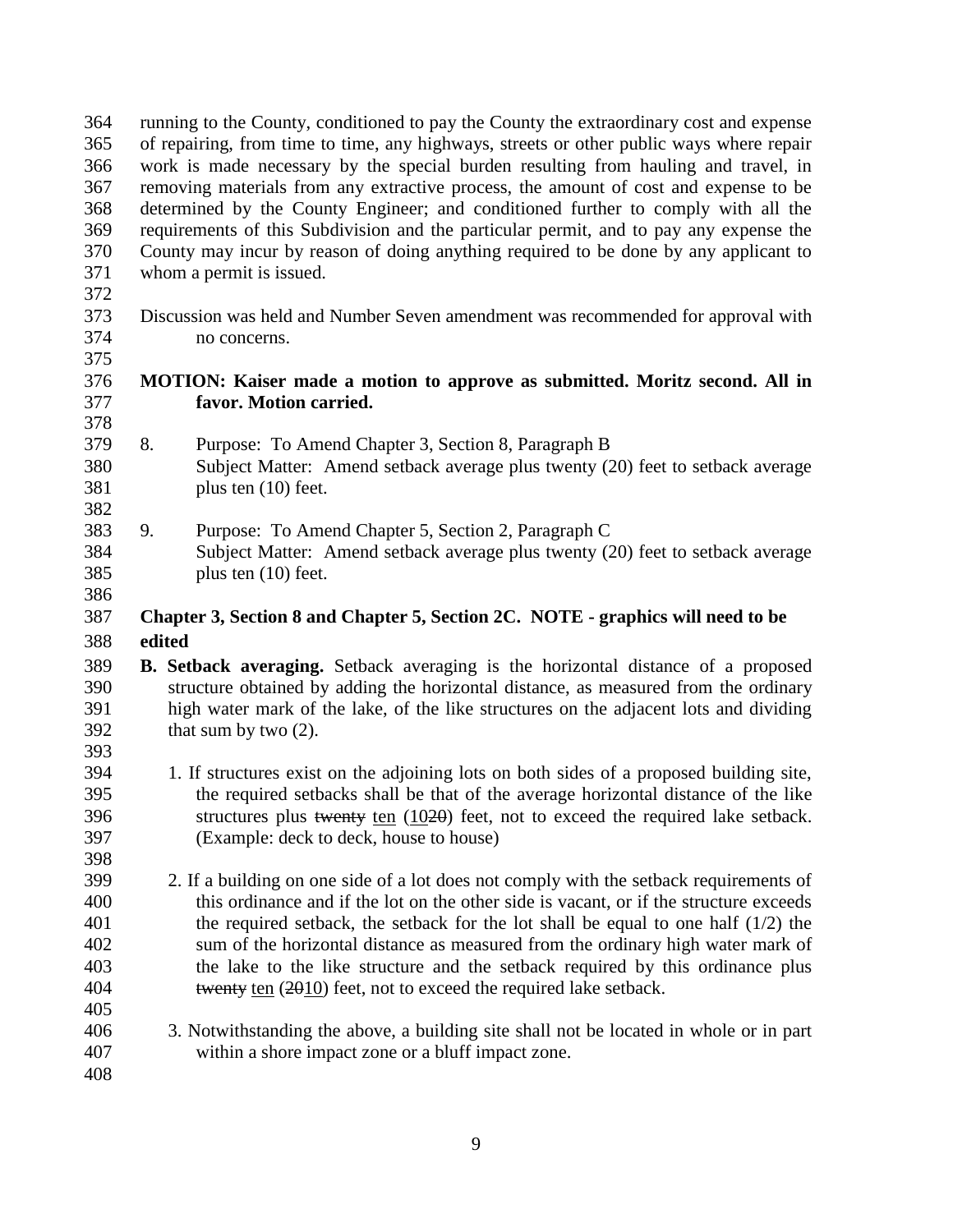- 4. Whenever the setback averaging method is allowed to establish a lakeside structure setback and the property is a substandard size property, as provided for in subsections B1 and B 2, above, the deficiency area between the setback determined by the setback averaging and the setback required by this Ordinance must be mitigated by the installation of a shoreline vegetative buffer. The criteria and provisions for the shoreline vegetative buffer contained in Chapter 3, Section 11, Mitigation Requirements for Nonconformities in Shoreland Areas, are applicable.
- 5. If a dwelling unit is used for lakeshore averaging, the dwelling must be of average livable condition.
- 6. Adjacent like structures used for the setback averaging must be located within the 422 width and area of a standard lot size. Notwithstanding the above, adjacent like structures used for the setback averaging must be located on the immediately adjacent lots. If the adjacent lots exceed the standard size lot in width and area, the adjacent like structures used for the setback averaging must be located within the width and area of a standard size lot. If the adjacent like structures are located outside the width and area of the standard size lot, the required lake setback shall apply for that particular lot.
- 

 Discussion was held regarding the proposed changes and additions. Hodgson explained to the Board that the setback averaging plus 20' was adopted by the County in 2011. The MN Rule still allows stringline as a setback. There continue to be more Variance requests asking to vary away from the setback averaging plus 20' and some property owners choose not to construct at the averaging setback but instead build in the same location- even if that means constructing the structure in the shore impact zone. The proposal was brought back to the ZSOAC which voted to bring forward the recommendation to allow setback averaging plus 10'. This setback option would still be more restrictive than the State rule of stringline, but give property owners more choices than just the most restrictive setback or a Variance. Setback averaging does not allow a new dwelling to be constructed within the shoreimpact zone. Hodgson obtained and read an opinion from the County Attorney Office and letters from the DNR. The County has mitigation in place to offset any setback shortcomings with vegetation buffers and protection zone areas besides stormwater management regulations regarding impervious surface runoff. Audience members that voiced their concerns and viewpoints included: John Postovit,

Steve Lindow, Barb Halbakken-Fischburg, Willis Mattison, and Terra Guetter. Some

statements included: the County can adopt stricter setbacks than the State and Becker

County did this in 2011 when adopting the setback averaging plus 20'- this should not be

changed to anything lesser. Many nonconforming lots are secondary structures with tear

downs and more impervious so they should have to be further back from the lake. COLA

is against the proposal. MN rule still allows stringline, but further setback should be

required due to larger homes with greater impacts to help with water quality. Legislation

had draft written up to be more restrictive and do away with stringline, but it never

occurred. Homeowners that can't comply can still request a Variance. DNR doesn't make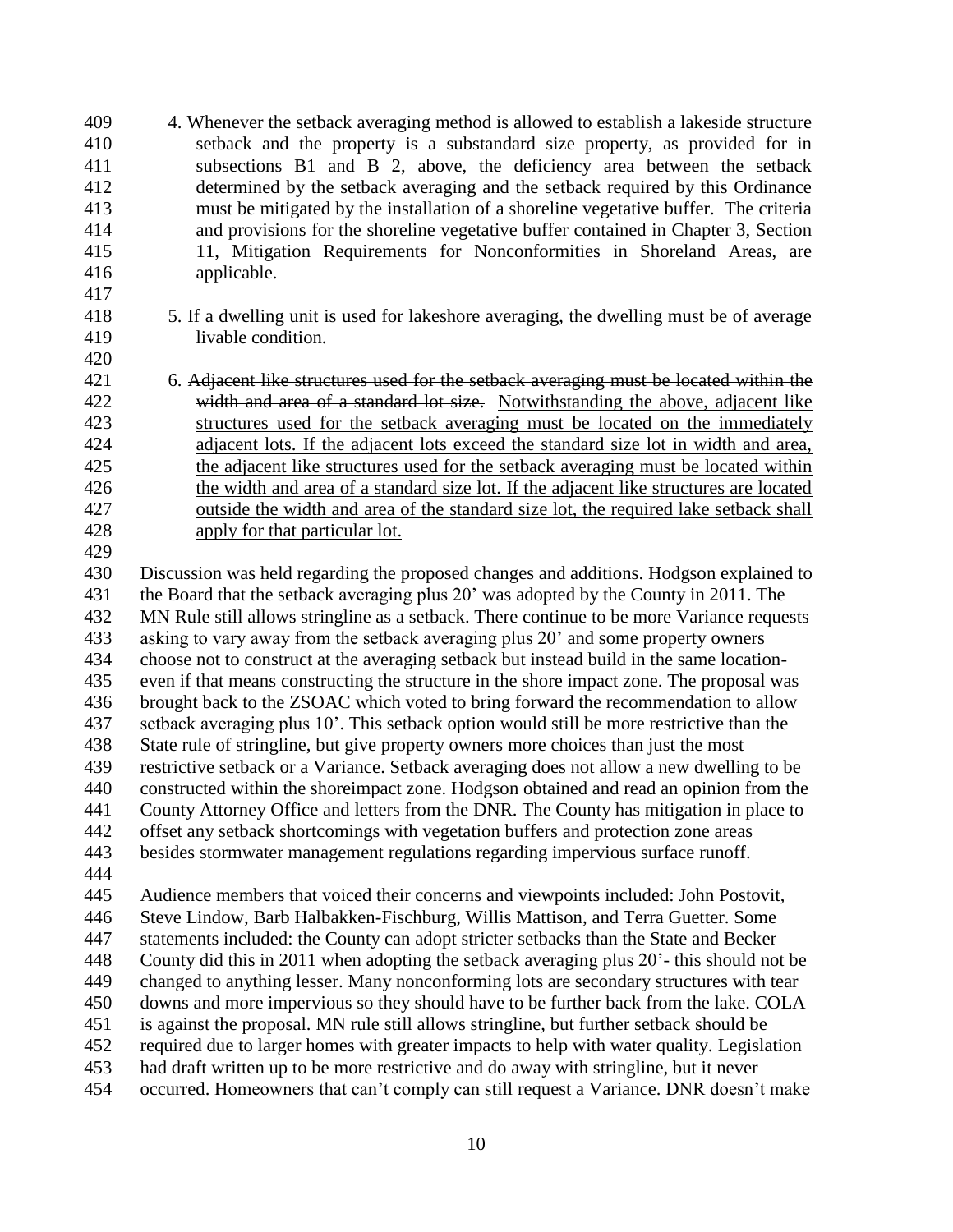the rules- they just enforce them. Further protect water quality from over development and closer setbacks. Testimonies were read and given to forward to the County Board. Giving people too many choices can be harmful and not benefit the resources. At this

- time, testimony was closed.
- 

 Vice Chairman Lien opened the matter for discussion by the Board. Kaiser stated if the DNR rules have been in play since 1969- why haven't they changed them already. Knutson stated the averaging plus 20' rule took a choice away from people and the previous Zoning Administrator stated this was too strict of a regulation- the proposed change would still get the structures further back from the lake then the stringline setback. They debated on how the number came about when first proposed in 2011 and Kaiser stated it was just a random number picked. Moritz stated he felt this is helping to get the dwellings back away from the lakes and that there needs to be findings of fact that would make one want to vote to change from the 20' to the 10'- not just an Administrators issue. Moritz did not want to make a recommendation that he could not support. Johnston gave examples of Variance requests and the tunnel effect when back further- seeing the back of neighbor dwellings. Johnston stated he did not think the 10' closer would be more detrimental if offset by mitigation and stormwater management and it would still keep the structures out of the shore impact zone. Thorkildson noted he had a problem with the recommendation. Although he sees the problem with the larger homes being constructed, it seems that going as far back from the lake with any of the setbacks should be the common sense solution. Even though there is mitigation and Variances the problem is the small lots- too small for these large homes everyone wants to build. Thorkildson continued by saying the proposal should be tabled and sent back for further review and statistics. Kaiser noted he sat in on the meetings in 2011 when this was being discussed and everyone thought changes were coming from the State so the County felt they would get on board before it happened. Kaiser said it was a pipe dream and the County should just change back to the State regulation of stringline. Thorkildson stated the mitigation for shoreline buffers is the best thing they can do if they want to be closer. Johnston agreed it is a good concept but then of course there is a lot more to enforce by the Zoning office.

 **MOTION: Thorkildson made a motion to table the proposal back to the ZSOAC committee for more clarity and history. Moritz second. Thorkildson and Moritz in favor, Johnston, Knutson, Blomseth and Kaiser against- majority ruled- motion denied.**

 **MOTION: Moritz made a motion to deny the proposal based on the fact there is not enough findings of fact to allow the change. Thorkildson second. Moritz and Thorkildson in favor, Johnston, Knutson, Blomseth and Kaiser against- majority ruled- motion denied.**

- 
- **MOTION: Kaiser made a motion to approve as submitted to go forward to the**
- **County Board. Blomseth second. Kaiser, Blomseth, Johnston and Knutson in favor,**
- **Moritz and Thorkildson against- majority ruled- motion carried.**
-